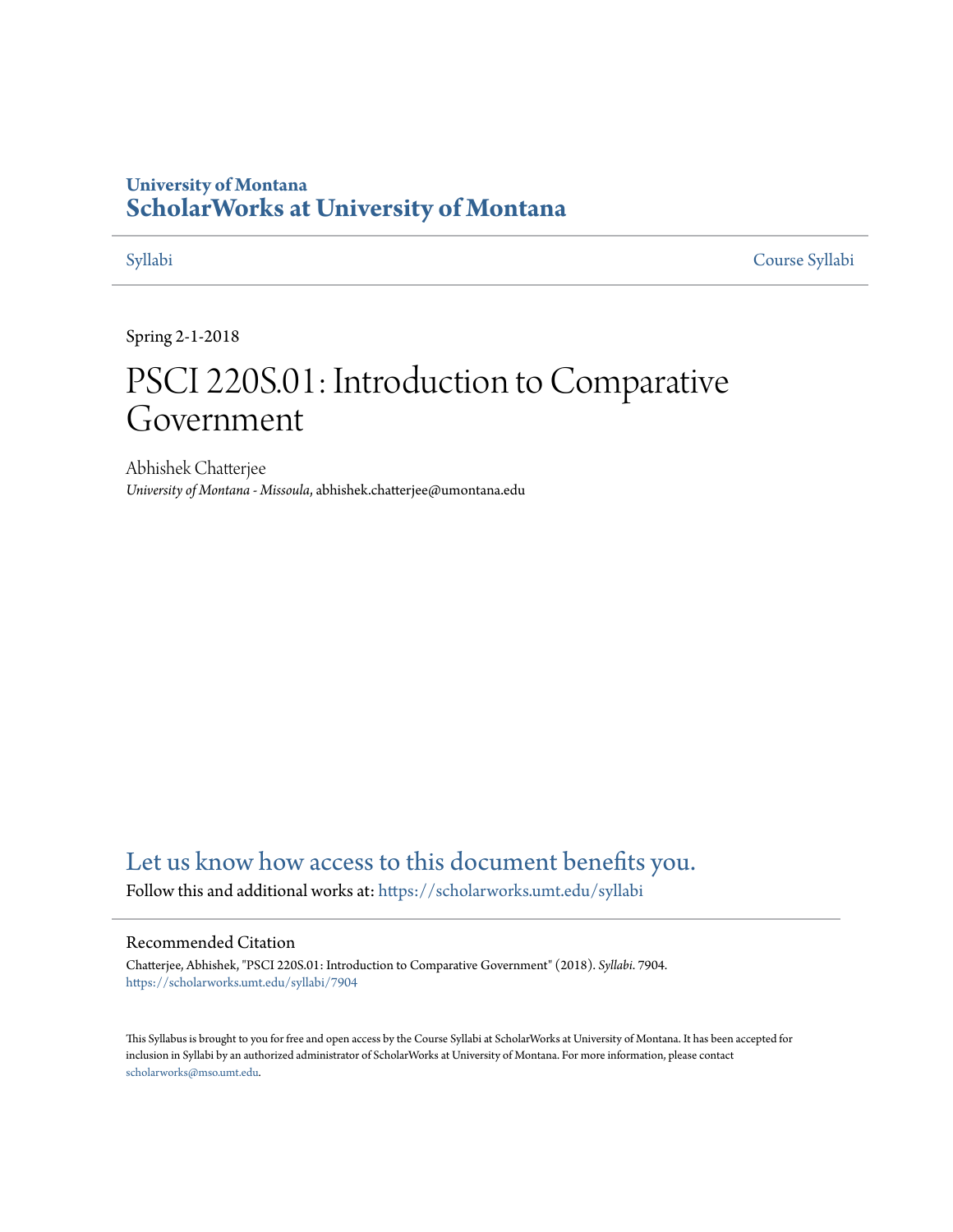# **University of Montana Department of political science**

### **PSCI 220: Introduction to Comparative Government Spring 2018 MWF, 10:00-10:50 am, LA 11**

Abhishek Chatterjee

Email: Abhishek.chatterjee@umontana.edu

Office Hours: Mondays, and Fridays 11:30 am-1:30 pm; or by appointment

Office: Liberal Arts 355

Teaching Assistant (office: Corbin 347)

Katherine Wilkins [\(katherine.wilkins@umconnect.umt.edu\)](mailto:adam.hobbs@umconnect.umt.edu) Office Hours: Mondays, and Wednesdays (11:am - 1:00pm) and by appointment

#### **Course Description and objectives**

As the title indicates, this is an introductory course in a sub-field of political science that tends to study the "politics," and "government" of various countries—including the United States—"comparatively." The quotes around some of the words above indicate that we will be collectively thinking a bit more deeply than perhaps usual about these terms. So for instance we shall be asking about both, what constitutes "politics" or "government," and why we need to "compare" to understand politics and government. We will discover that the study of comparative politics includes the investigation of questions such as, "why are certain states 'democratic,' and others 'authoritarian?" and "why do certain countries have governments that can easily tax people, educate, and even relatively swiftly punish citizens, while others struggle to do all three?" and a final example, "why is the difference between the rich and the poor greater in some countries than others?" in each of these examples—as in many others—we aim to derive some general propositions about (roughly speaking) the causes of, respectively, democracy and authoritarianism, strength or capacity of governments to do things, and income and wealth inequality. It further turns out that comparing is an especially good—perhaps even natural—way of answering certain general questions about the social and political world. We shall therefore also try to learn what it means to rigorously and systematically compare, and perhaps start developing the habit ourselves when we ask similar questions.

None of the above precludes learning about particular countries; indeed it allows one to ask "good" questions about the countries one is interested in, and as such provides a framework for learning. It is for this reason that instead of focusing on a particular group of countries, we will range widely across time and space in ways that illuminate the questions we ask.

#### **Requirements**

Reading assignments should be completed by the date listed on the syllabus. You are expected to attend every lecture. Note that the lectures are very important because many of the readings are not necessarily self-explanatory.

Your grade will be based on the following assignments:

1. **10%** of your grade will be based on a weekly/biweekly writing assignment. These assignments will not be graded; that is, you will get full credit as long as you complete them in the manner described as follows. You are required to write a brief (about one page) summary of the readings marked below with an asterisk. These summaries should be tightly compressed, concise summaries of the main arguments of the readings. In your own words, you should state the main claim of the reading: what is the phenomenon being discussed? What are the main concepts employed? And what are the main hypotheses proposed by the author? I think you will find that writing these short papers is excellent exercise: it will force you to concentrate while reading, and you will find that, with practice, you can distinguish between central and peripheral material and focus on the former, even while reading difficult articles. And, if all that were not enough, when it comes time to study for examinations, you will have summaries of many of the readings at your fingertips. As long as you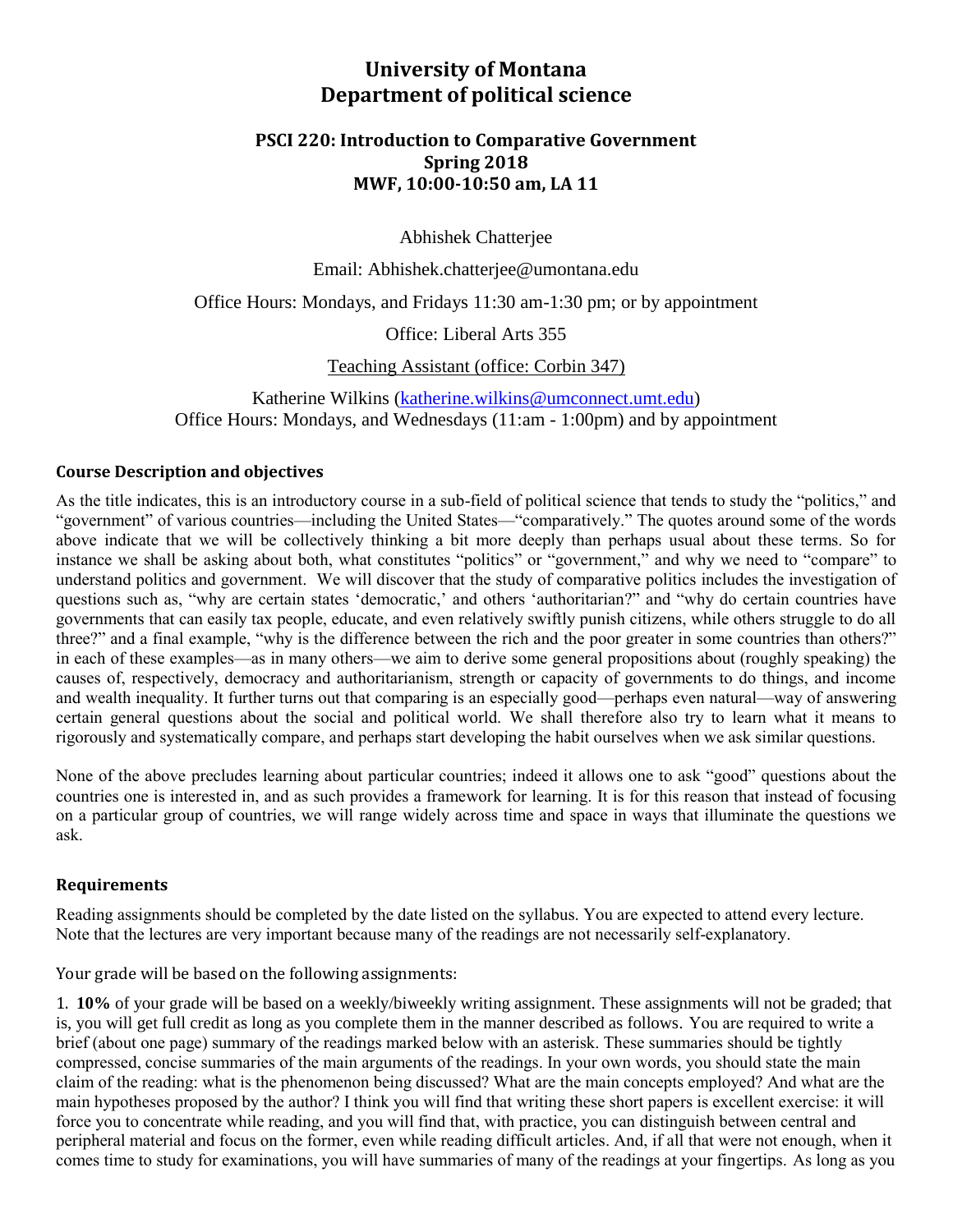make a good faith effort to capture the essence of the readings, you will receive full credit. You are to hand these to your teaching assistant at the beginning of the lecture under which it is listed. Finally note that you don't have to do the assignment every week (i.e. you have to do it only for the readings marked with asterisks, and there are no such readings some of the weeks).

2. **10%** of your grade will be based on 2 take home quizzes (**5%** each). These will be given on **February 29, and April 13**.

3. **25%** of your grade will depend on a take home midterm exam on **March 21**

4. **25%** of your grade will be based on a 5-page paper due on **April 18** (the topic/question for the paper will be distributed on **April 11**)

5. **30%** of your grade will depend on a take home, cumulative final exam, which is to be handed in (in the classroom) between **10:10 am and12:10pm**.

#### **Readings**

The following books have been ordered through the bookstore. All other readings will be available on moodle under the corresponding date/week listed in the schedule below.

Patrick H. O'Neil and Ronald Rogowski, *Essential Readings in Comparative Politics* (4<sup>th</sup> edition), W.W. Norton, 2013

Walter C. Opello, and Steven J. Rosow, *The Nation State and Global Order* (Lynne Reinner, 1999)

#### **Office Hours**

You are all welcome-- even encouraged--to stop by, introduce yourselves, discuss any problems you might be having, talk about course material, and even, hopefully, argue about course material. I will also address specific questions sent to me by email. Please keep in mind, however, that I cannot summarize in an email the lecture that you missed.

#### **Disability Services**

The University of Montana assures equal access to instruction by supporting collaboration between students with disabilities, instructors, and Disability Services for Students. If you have a disability that requires an accommodation, contact either of us at the beginning of the semester so that proper accommodations can be provided. Please contact [Disability Services for Students](http://life.umt.edu/dss/) if you have questions, or call Disability Services for Students (DSS) for voice/text at 406.243.2243. You may also fax the Lommasson Center 154 for more information at 406.243.5330.

#### **Academic Honesty**

All students must practice academic honesty. Academic misconduct is subject to an academic penalty by the course instructor and/or disciplinary sanction by the university. All students need to be familiar with the student conduct code: [http://www.umt.edu/vpsa/policies/student\\_conduct.php](http://www.umt.edu/vpsa/policies/student_conduct.php)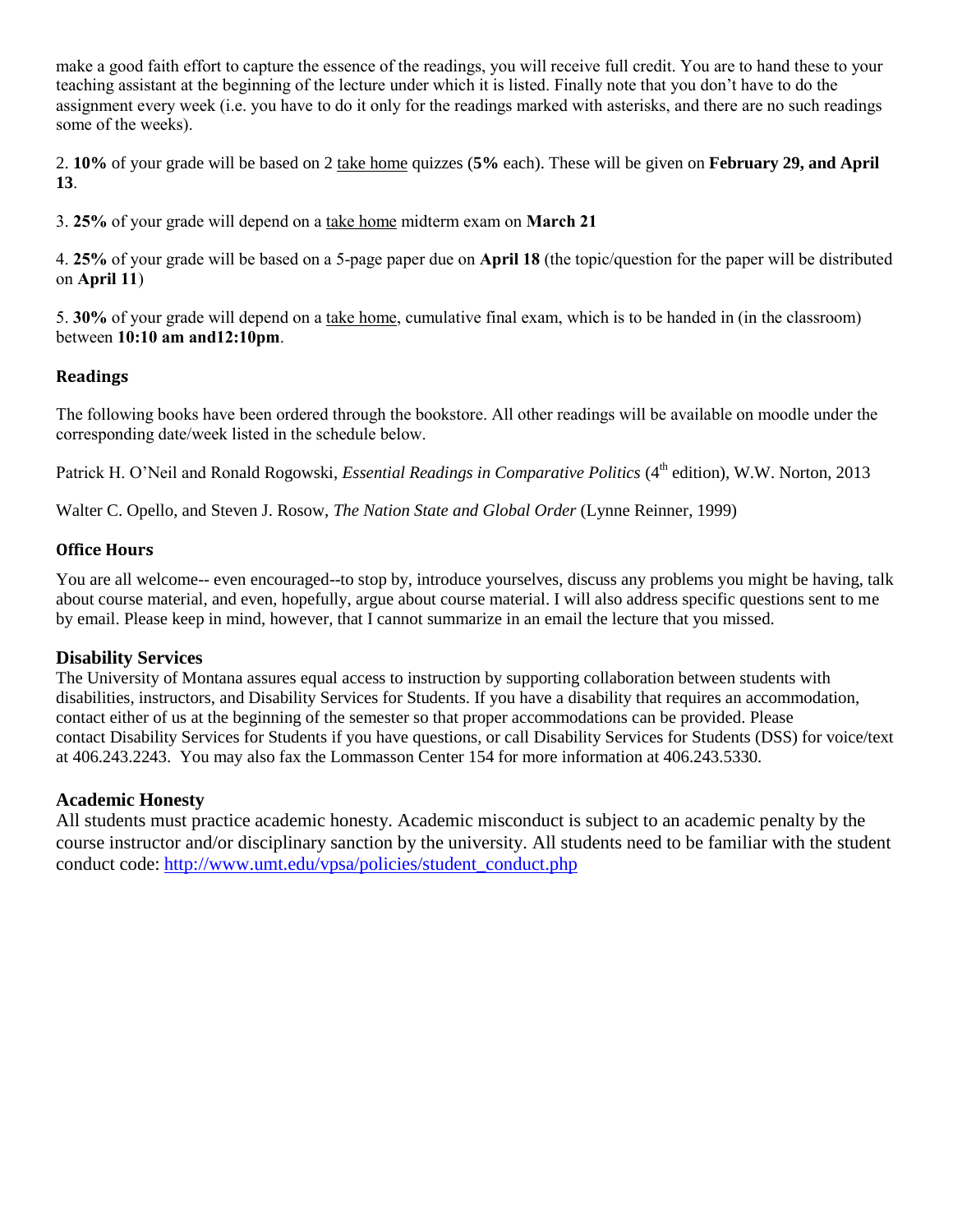#### **Schedule**

#### WEEK 1

#### **Part I: Basic Approaches to Comparative Politics (and the social sciences in general)**

January 22: introduction and overview of the class

January 24: Political or social 'science'

- Daniel E. Lieberman, "Upending the Expectations of Science," *The New York Times*, July 14, 2002, 4/15
- Robin Dunbar, *The Trouble with Science* (Cambridge: Harvard university Press, 1995), 12-33

January 26: Comparative politics and the comparative Method

- Todd Landmann, *Issues and Methods in Comparative Politics, An Introduction* (NY: Routledge, 2008), 3-16
- O'Neil and Rogowski, 3-7, 9-12, 18-22

#### WEEK 2

#### **Part II: The State**

January 29: What is the "state" and why is it important?

- O'Neil and Rogowski, 26-39
- \*Charles Tilly, "War Making and State Making as Organized Crime," in Peter B. Evans et al., *Bringing the State Back In* (NY: Cambridge University Press, 1985)

January 31: More about the state

- O'Neil and Rogowski, 39-57
- Walter C. Opello, and Steven J. Rosow, *The Nation State and Global Order* (Lynne Reinner, 1999), Introduction, and Chapter 4

February 2: Sovereignty, a closer look

- Walter C. Opello, and Steven J. Rosow, *The Nation State and Global Order* (Lynne Reinner, 1999), Chapters 8 and 10.
- O'Neil and Rogowski, 68-74

#### WEEK 3

February 5: Subjects/citizens and the state: exertion of power

 John Gaventa, *Power and Powerlessness: Quiescence and Rebellion in an Appalachian Valley* (Urbana Champaign: University of Illionis press, 1982) 3-32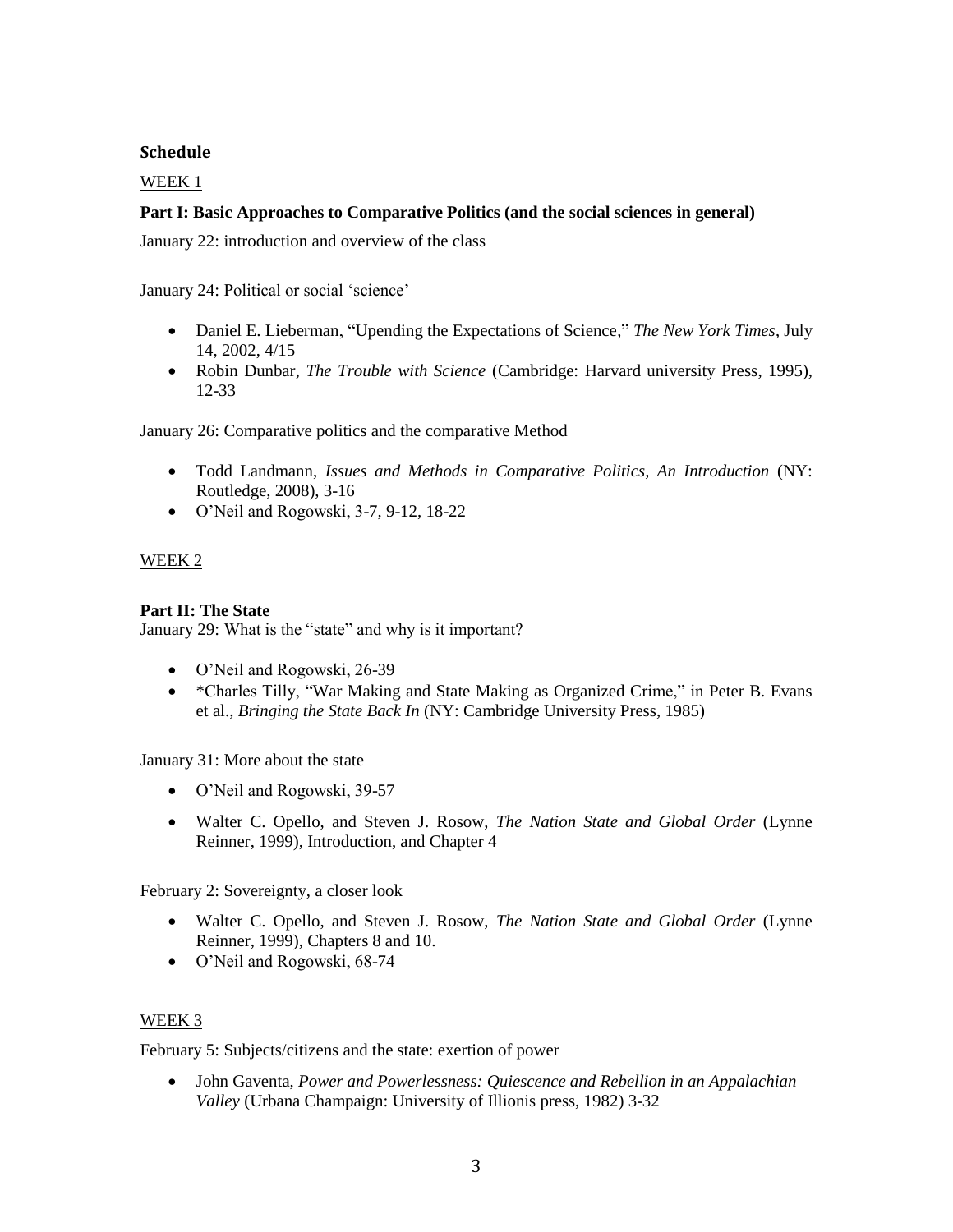• \*Michael Mann, "The Autonomous Power of the State: Its Origins, Mechanisms, and Results," *European Archive of Sociology* 25 (1984): 185-212

February 7: How states make citizens, and (sometimes) vice-versa

• Martin Van Creveld, The Rise and Decline of the State (Cambridge University Press, 1999) 205-222.

February 9: Nationalism

- O'Neil and Rogowski, 77-85
- Michael Hechter, *Containing Nationalism* (Oxford University Press, 2000) 24-33, 56-69

#### WEEK 4

#### **Part III: The State and the Regime**

February 12: Democratization, how and why?

- O'Neil and Rogowski, 203-12
- Walter C. Opello, and Steven J. Rosow, *The Nation State and Global Order* (Lynne Reinner, 1999), Chapter 5.

February 14 Democratization: The historical background (in Europe)

\*Theodore Hamerow, *The Birth of a New Europe* (UNC Press, 1989), 285-309

February 16: Historical background, continued

 John Markoff, *Waves of Democracy: Social Movements and Political Change* (Pine Forge, 1996), Selections

#### WEEK 5

February 19: No Class, President's Day

February 21: Some general propositions

- O'Neil and Rogowski, 405-430
- \*Evelyne Huber, Dietrich Rueschemeyer, and John D. Stephens, "The Impact of Economic Development on Democracy," *Journal of Economic Perspectives* 7 (Summer 1993): 71-85

February 23: Authoritarianism, a closer look

- Walter C. Opello, and Steven J. Rosow, *The Nation State and Global Order* (Lynne Reinner, 1999), Chapter 6.
- O'Neil and Rogowski, 267-90

#### WEEK 6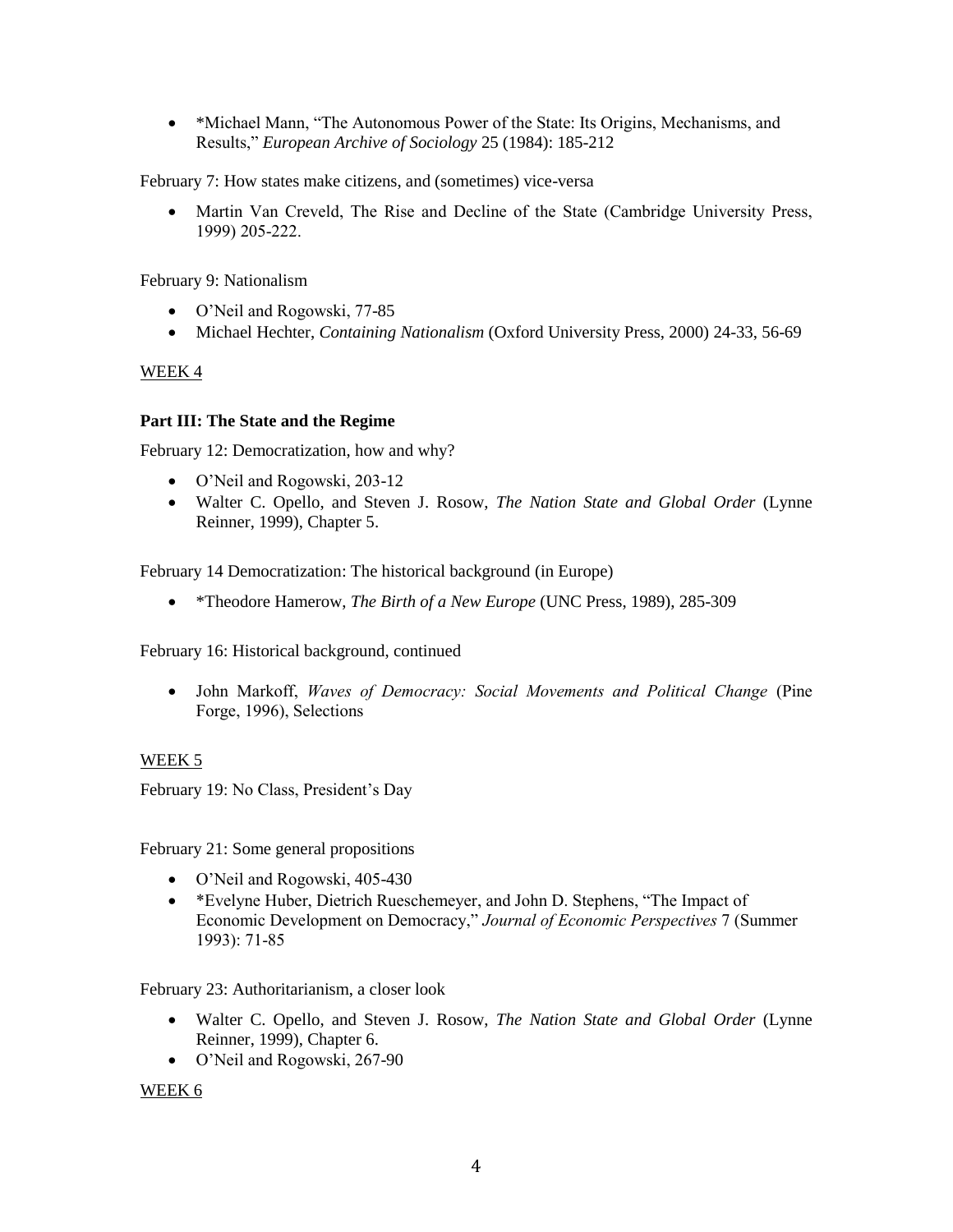February 26: Contemporary authoritarianism **(Hand in first quiz before class)**

O'Neil and Rogowski, 303-12

February 28: Democratization and authoritarianism, some puzzles

- Alfred Stepan and Graeme Robertson, "An 'Arab' More than 'Muslim' Electoral Gap," *Journal of Democracy* 14 (July 2003), pp. 30-44
- \*Jason Browlee, "The Transnational Challenge to Arab Freedom," *Current History* (November 2011)

March 2: Puzzles, continued

O'Neil and Rogowski, 250-64

#### WEEK 7

#### **Part IV: Challenges to the state and regime**

March 5: Revolutions

• \*O'Neil and Rogowski, 316-30

March 7: Revolutions, continued

O'Neil and Rogowski, 349-63, 366-72

#### March 9: Civil wars

 Stathis N. Kalyvas, "Civil Wars," in Boix & Stokes: *The Oxford Handbook of Comparative Politics*

#### WEEK 8

March 12: Civil wars continued

O'Neil and Rogowski, 86-94

#### March 14: *Review session for midterms*

March 16:

• \*John Bowen, "The Myth of Global Ethnic Conflict," Journal of Democracy 7 (1996): 3-14

#### WEEK 9

#### **Part V: The state and the economy**

March 21: "Rich" states and their economies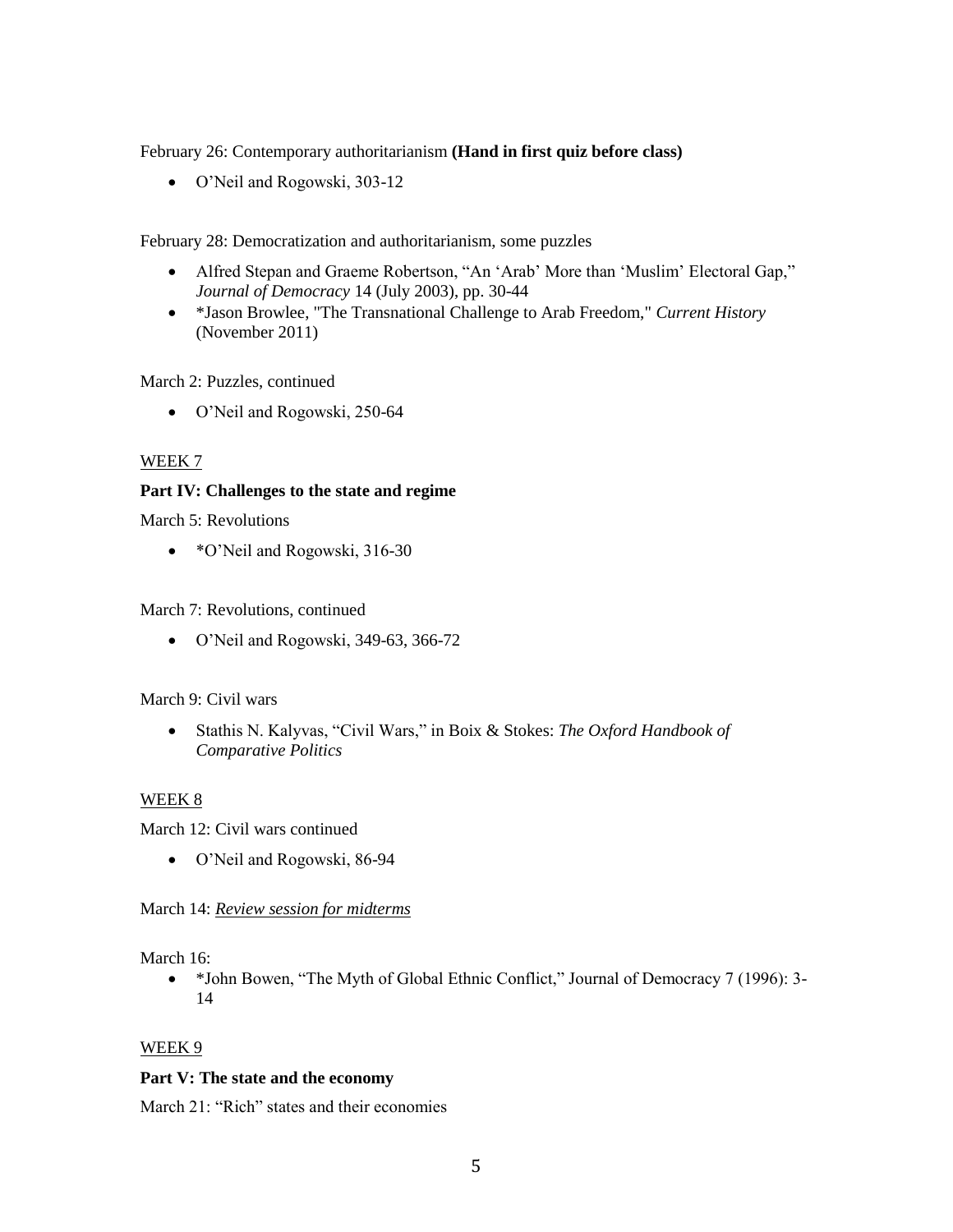- Walter C. Opello, and Steven J. Rosow, *The Nation State and Global Order* (Lynne Reinner, 1999), Chapter 7
- O'Neil and Rogowski, 440-48

March 23: Continued

O'Neil and Rogowski, 450-64

### WEEK 10

# **Spring Break, March 26-30**

#### WEEK 11

April 2: The wealth and poverty of nations

O'Neil and Rogowski, 137-59

April 4: Institutions and development, an example

• \*O'Neil and Rogowski, 160-80

#### April 6: Some finance **(paper topic distributed**)

O'Neil and Rogowski, 134-36, 184-85

#### WEEK 12

April 9: Development and development strategies and another view on how the "rich" got "rich"

#### (**Hand in second quiz before class**)

• Ha-Joon Chang, "Kicking Away the Ladder"

#### April 11: Continued

 \*Kiren Chaudhry, "The Myths of the Market and the Common History of the Late Developers," *Politics and Society*, 21:245 (1993)

April 13: Development strategies, successes, and failures **(paper due**)

 Vivek Chibber, Locked in Place: State Building and Late Industrialization in India (Princeton, 2003), chapter 1

#### WEEK 13

April 16: Development, underdevelopment and growth

O'Neil and Rogowski, 547-69

April 18: Continued

\*Giovanni Arrighi, "The African Crisis: World Systemic and Regional Aspects," New